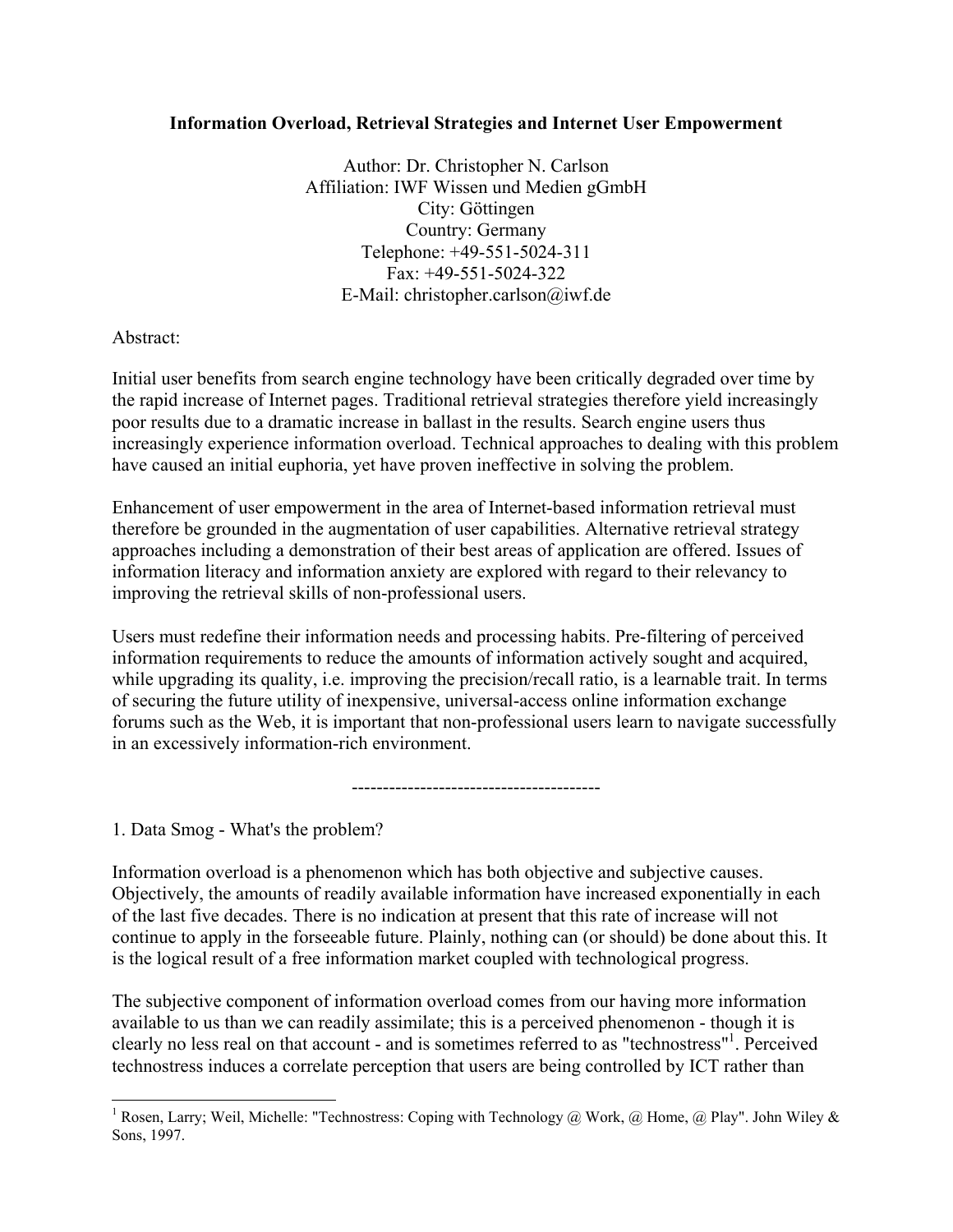being empowered by it. Like any other kind of stress, technostress results in reduced intellectual performance and poor judgment; this is well-known to cognitive psychologists. In a sort of negative feedback loop, this partly causes, and is also partly a result of, haphazard and random use of ICT. Lack of a coherent conceptual knowledge management framework may also act as an aggravating factor.

Here are some pertinent facts which serve to illustrate the sheer force of numbers involved<sup>[2](#page-1-0)</sup>:

3,062 - Number of U.S. newspaper and magazine articles published between 1997 and 1999 that talk about information overload

15,652 - Number of Web sites discussing information overload

2,892 - Number of titles in the Library of Congress in which the word *stress* appears

454 - Number of documents added to Lexis-Nexis each minute

40% - Percentage of workers who say their duties are interrupted more than six times an hour by intrusive communications

50% - Percentage of U.S. professionals who repeatedly receive messages that say the same thing

190 - Number of messages in all media sent and received daily by the average *Fortune* 1,000 office worker

80% - Percentage of information that is filed but never used

150 - Hours that the average person spends looking for lost information each year

71% - Percentage of workers who say their main job is tracking down information

44% - Percentage of managers who believe the cost of collecting information exceeds its value to their business

8 : 1 - Ratio of articles found on-line to those in newspapers

1 - Seconds it takes the World Wide Web to expand by 17 pages

7,349,000 - Projected increase in the number of URLs between 1997 and 2002

18,300,000 - Increase in the number of fax machines in the United States since 1987

2,809,000 - Increase in tons in the amount of paper used in offices from 1984 to 1998

<span id="page-1-0"></span><sup>&</sup>lt;sup>2</sup> Source: "Data Data". Inc Magazine; January 1, 1999. URL: http://www.inc.com/magazine/19990101/715.html (accessed June 3, 2003)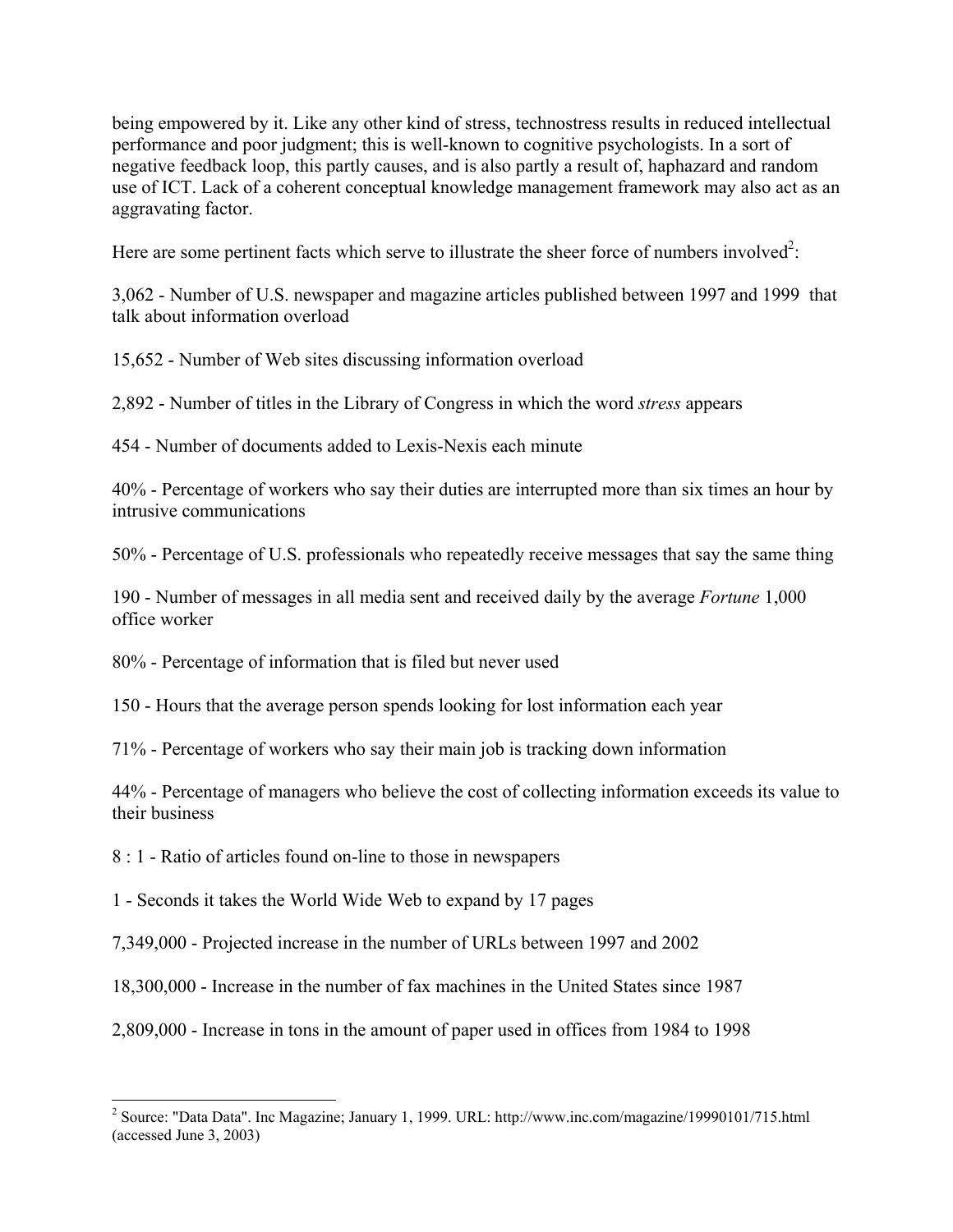In the historical perspective, more information has almost always been a very good thing. Information made possible the dissemination of culture, the development of commerce and technology - and it was one of the main driving forces behind the large-scale establishment of democracy and human rights. There was quite literally no downside to having more information. The dissemination of information empowered people. Oddly enough, the Information Age has been named for something which once conferred only benefits, and which is now increasingly seen as a problem.

The signal-to-noise ratio is an often-used metaphor for describing information overload. It was originally an engineering term from the audio industry and was used to describe the proportion of desired sound, i.e. music, to unwanted sounds such as the crackling noise of an old vinyl longplaying record. In the context of the Information Age, the term is used to describe the proportion of useful information found to all information found. Apart from the increase in information in absolute terms, there is, however, the additional problem of the relative decline in relevancy or pertinence of returned documents. The ease and low-cost of online publishing - once one has a text in a machine-readable format, and once one has a homepage, the *additional* cost of putting the text online is quite negligible - has led to a predictable glut of information which can, in all fairness, only be described as trivial or useless. (In fact, there are any number of Webpages that actually self-classify themselves as "Useless Knowledge Page" and the like<sup>[3](#page-2-0)</sup>. These pages provide people with such information as that the Indian epic poem the "Mahabhrata" is eight timeslonger than "The Iliad" and "The Odyssey" combined. $4$  But even without this deliberate attempt to achieve irrelevancy, it is plain that a query about any given matter stands in a sort of competition with vast amounts of information which would be suitable to answering some other query, but not this particular one.

This means that the signal-to-noise ratio has been critically degraded - with dramatic effects on precision and recall.

Much the same thing has happened with e-mail. The technology itself is extremely vulnerable to uncontrolled proliferation. As with Web publishing, there are no real additional costs to emailing once one has a provider and a machine-readable text. Sending a mail to dozens of people is as cheap and as easy as sending the same mail to one recipient only. One need only have the email address in one's directory. By combining addresses into personalized mailing lists, it is possible with only a very few keystrokes to send large amounts of unwanted mail to people one barely knows. Given that this is so, it was only a question of time until someone invented spam unsolicited commercial bulk e-mail.

History records the following significant date<sup>5</sup>: On April 12, 1994, Laurence Canter and Martha Siegel, a married team of Arizona lawyers, took spamming to an entirely new level of abuse when they posted to over 6,000 Usenet newsgroups an unsolicited commercial offer to help immigrants enter an upcoming "Green Card lottery." Prior to that, spamming had been a fairly sporadic and even desultory phenomenon, mostly limited to off-topic postings in newsgroups.

<span id="page-2-0"></span><sup>&</sup>lt;sup>3</sup> 29 on the Google engine alone (accessed June 18, 2003)

<span id="page-2-1"></span><sup>&</sup>lt;sup>4</sup> http://www.coolquiz.com/trivia/directory/directory.asp?dir=Miscellaneous (accessed June 18, 2003)

<span id="page-2-2"></span><sup>&</sup>lt;sup>5</sup> Schenk, David: "Data Smog: Surviving the Information Glut". 1997. URL:

http://www.salemstate.edu/~tevans/overload.htm (accessed June 16, 2003)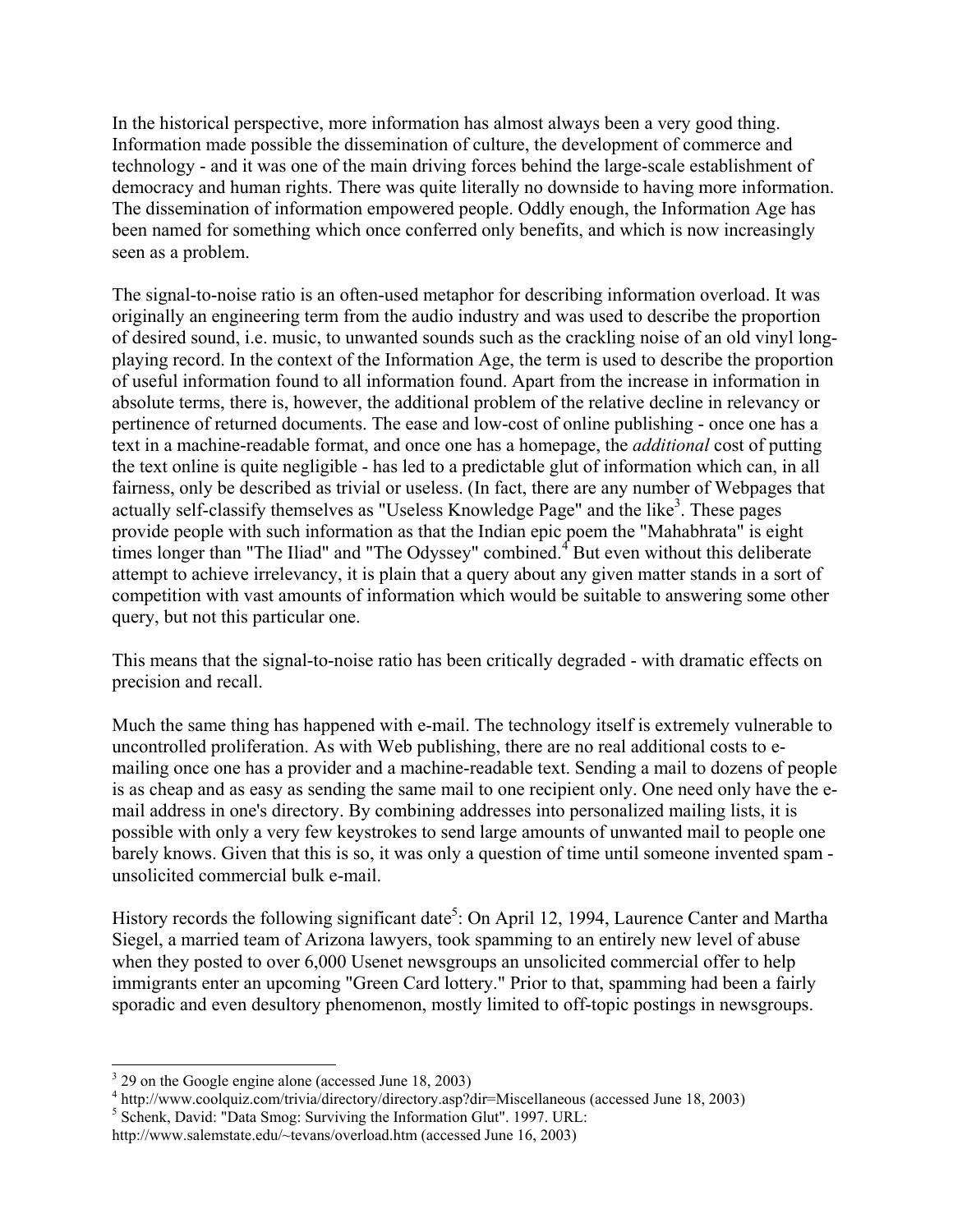Not ten years later, spam has become a major problem in terms of information overload. According to a recent survey<sup>[6](#page-3-0)</sup>, spam is up fivefold over the past 18 months, leaving the electronic mailboxes of Internet users jammed with billions of unwanted commercial e-mails. AOL blocks 780 million pieces of junk e-mail daily, or 100 million more e-mails than it delivers.

## 2. Technology isn't solving the problem

Recent information and communication technologies (ICT) have produced an impressive arsenal to address the problems stemming from information overload. The most important technologybased retrieval aids are either integrable into Internet search engines or can be brought to bear on downloaded search results from search engines.

What aids are available and how do they work?

- intelligent agents Agents are mostly tools for information retrieval. Some applications are intelligent information retrieval (IR) interfaces, mediated searching and brokering, and clustering and categorization. An agent-based approach means that IR systems can be more scalable, flexible, extensible, and interoperable, using agents that route information, broker requests and share metadata.
- ranking algorithms The methodology by which search engines calculate positioning results. Ranking algorithms can be influenced by a wide variety of factors including domain name, spiderable content, submission practices, HTML code and link popularity. Search engine ranking algorithms are closely guarded and constantly updated to attempt to filter out those sites which attempt to manipulate the results.
- cluster analysis Cluster analyis is an exploratory multivariate statistical method that attempts to find the "natural" groupings of objects based on attribute information about the objects. In typical cluster analysis with multivariate data, objects are usually the variables, and records (cases) are the attributes. In genomic analysis, when clustering arrays, the arrays are the objects and genes are the attributes. When clustering genes, genes are the objects and arrays are the attributes. The rule of thumb is that whatever is being clustered (variables, records, arrays, genes) is the object. The end result of cluster analysis is a cluster image display (CID) containing the dendograms (tree diagrams) showing the grouping of arrays and genes according to the order in which they were joined during clustering.
- web mining / data mining Data mining is the data-driven discovery and modelling of hidden patterns in large volumes of data. Data mining differs from the retrospective technologies above because it produces models - models that capture and represent the hidden patterns in the data. Via data mining, a user can discover patterns and build models automatically, without knowing exactly what she's looking for. The models are both descriptive and prospective. They address why things happened and what is likely to happen next. A user can pose "what-if" questions to a data-mining model that can not be queried directly from the database or warehouse.
- web graph algorithms These proceed from a recurrent phenomenon on the Web: For any particular topic, there tend to be a set of "authoritative" pages focused on the topic, and a

<span id="page-3-0"></span> <sup>6</sup> Vise, David A.: "AOL Joins Microsoft In a Reply to Spam" Feb. 21, 2003. URL: http://www.washingtonpost.com/ac2/wp-dyn?pagename=article&node=&contentId=A38150- 2003Feb20&notFound=true (accessed June 19, 2003)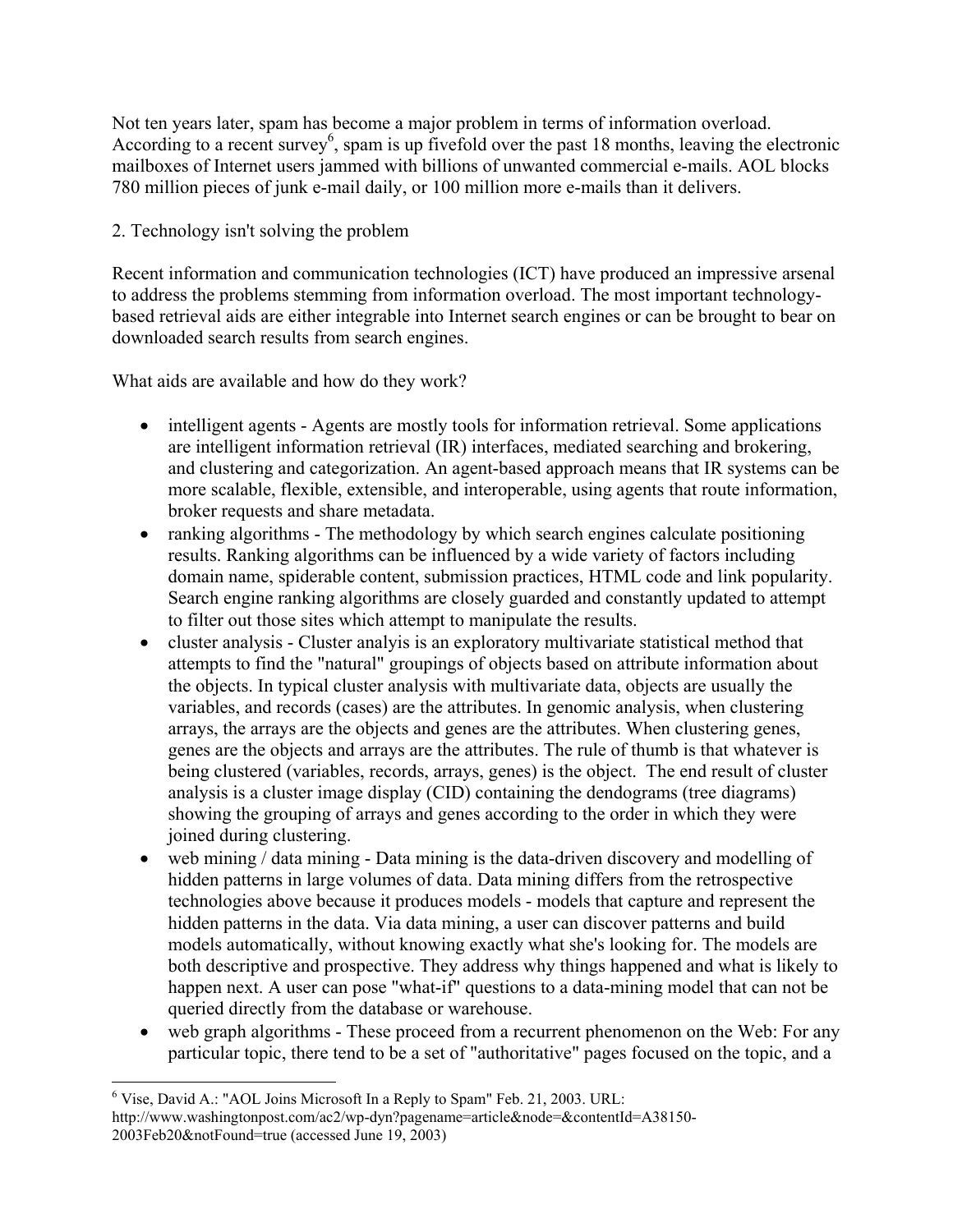set of "hub" pages, each containing links to useful, relevant pages on the topic. This observation motivated the development of the search algorithms: Given a set of pages *v* and the interconnections *e* between them, the algorithm ranks the pages in *v* by their quality as hubs, and as authorities. The notions of good hubs and authorities are captured by numerical values with specific definitions and update rules. The hubs, nodes and authorities are rendered as a graph.

• personalization, recommendations and collaborative filtering - Personalization algorithms apply known facts about users to customize information services. Known user preferences are derived from log files of prior behaviour or from specific statements made in user profiles - or both. Recommendations and collaborative filtering extend this principle to preferences of other users. The database knows that significant numbers of users interested in "A" are also interested in "B". This fact can be used to give "B" a higher ranking than it would normally have based on the explicit formulation of the search argument, when it is found together with "A". A well-known example of recommendation and collaborative filtering is the Amazon website, where insets inform users that persons who have purchased the book one is currently looking at have also tended to buy certain other books as well. It is assumed analogously that similar user preferences will be consistently similar.

Search engines actually support very different retrieval strategies. To illustrate this, let us view a comparison of the retrieval functions of some common search engines<sup>7</sup>:

### **Alta Vista**

Techniques and features: Boolean - must use and, or, not, near (10 words) in Advanced Search Allows user-influenced results ranking Ranking: title words or first few words

- Closer to each other
- Document has more of the words
- More copies of the words throughout

Parentheses for nesting Can restrict to field (qualifiers)

## **Excite**

Techniques and features: Concept based searching-use statistical strength of interrelationships between words Creates its own knowledge base (or internal thesaurus) QBE - "similar documents" Boolean searches Keyword searches

<span id="page-4-0"></span> $^7$  Lager, Mark: "Spinning a Web Search". URL: http://www.library.ucsb.edu/untangle/lager.html. 1996, updated several times until December 1999. (accessed June 6, 2003)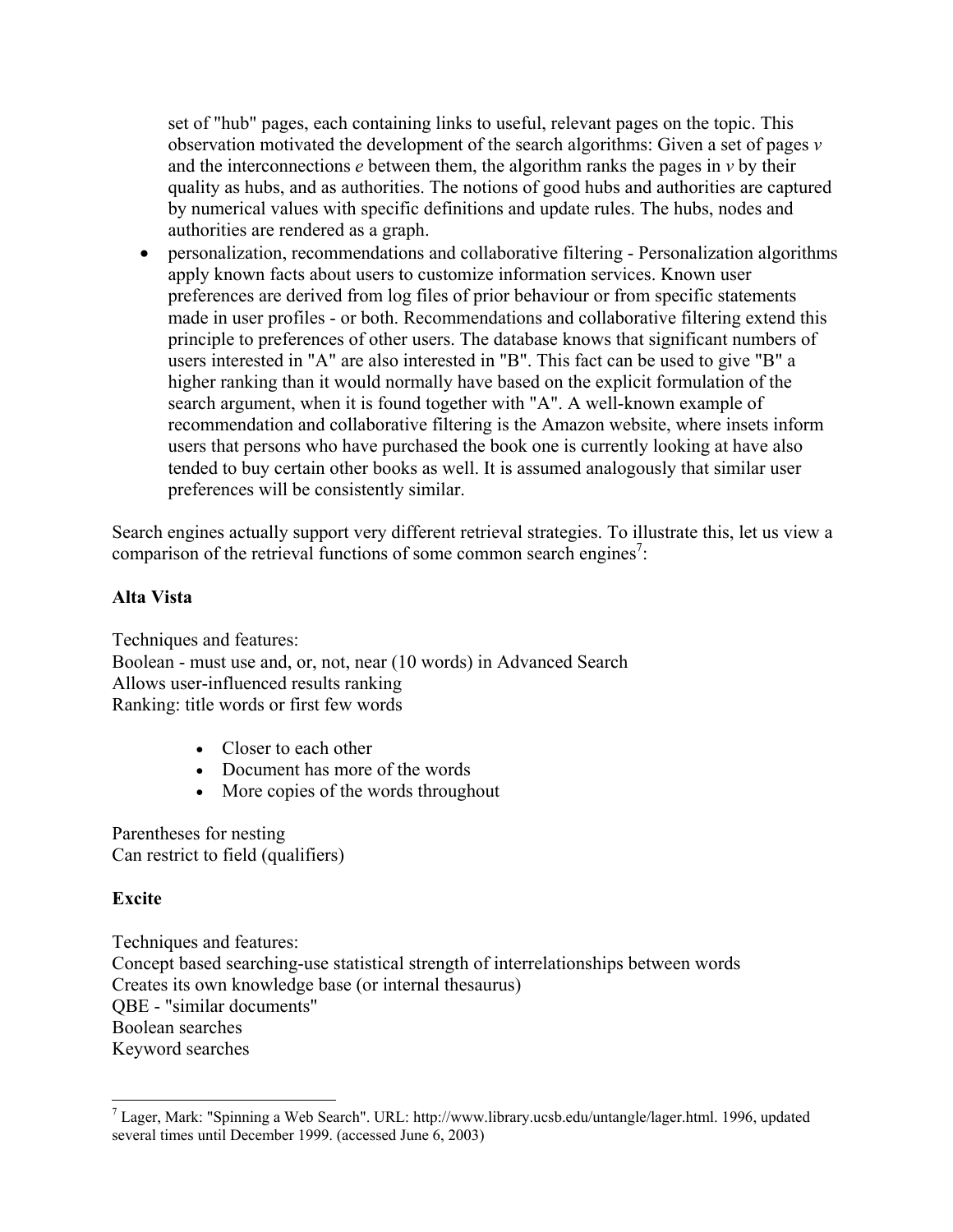Relevance - marked with red X Robot is called Architext

#### **Infoseek**

Techniques and features: Weight terms (required, desirable, undesirable) Similar pages - QBE Boolean operators Natural language Search mechanisms

#### **Lycos**

Techniques and features: Probabilistic retrieval Indexes top 100 words and 20 lines of abstracts Keyword searching Boolean searching Automatic truncation Adjacency 0.0 - 1.0 Results categorized Terms in bold Relevancy: early on vs. farther down

#### **Magellan**

Techniques and features: Reviewed by writers Boolean searching Green light for information for all age groups Web, ftp, gopher, newsgroups, telnet sites Browse directory or Use search engine Relevancy = frequency of words Browse button Robot named Verity Lists up to 20 pages at the bottom of the screen

#### **Open Text**

Techniques and features: Boolean searching Field operators: anywhere, summary, title, first heading, URL Query-by-example

(This overview is several years old and thus likely somewhat out of date. It should not be taken as current information but rather as an illustration of the principle that different search engines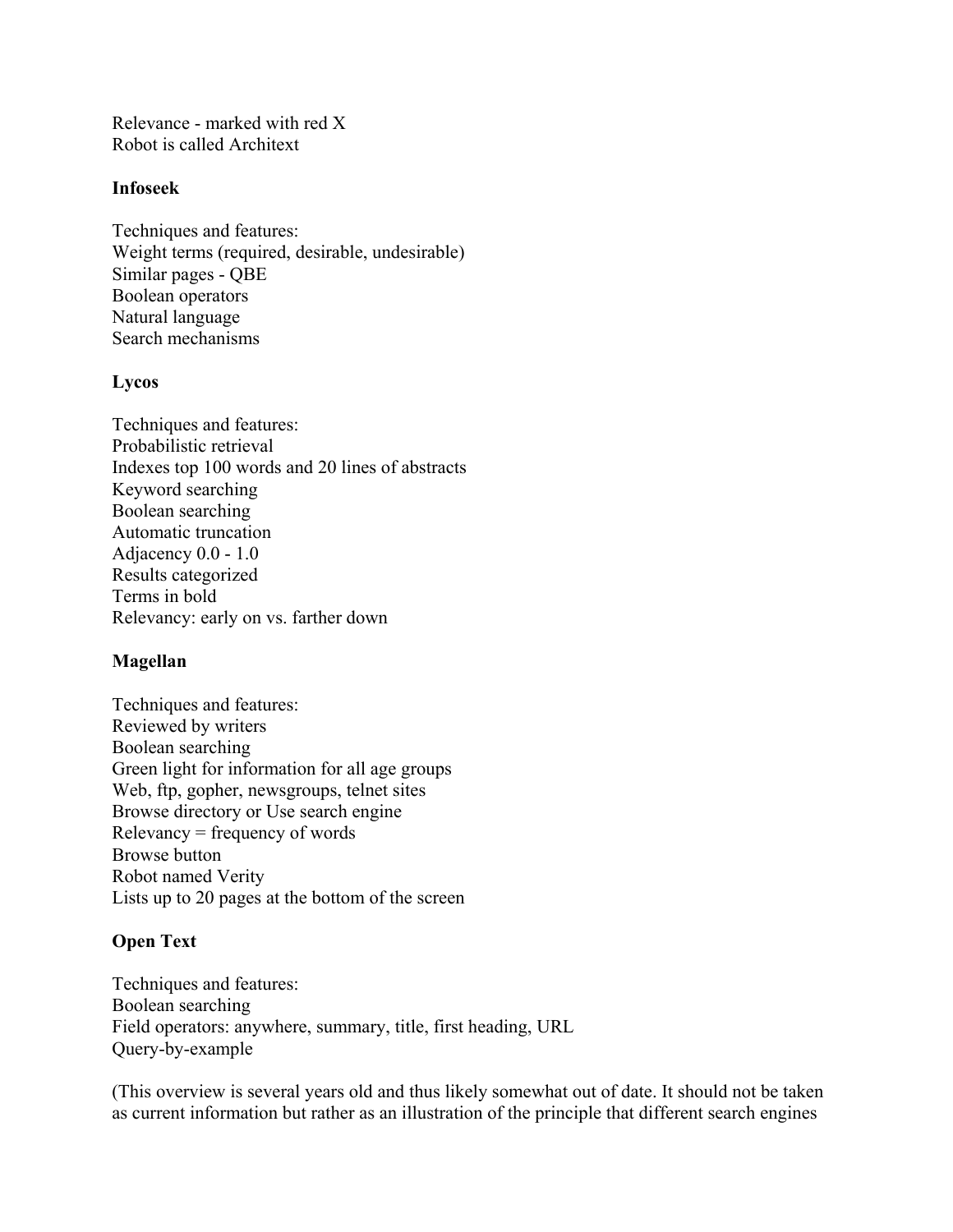have different functional principles. As a result of this, the selection of the most suitable search engine for a given query depends to a large extent on the actual object of the query. For a current comparison of the performance features of the most popular search engines cf. the Search Engine Showdown<sup>[8](#page-6-0)</sup> website.)

Also worth mentioning in this context is a discipline known variously as information design or information architecture which has evolved to meet the challenge of using information to provide meaningful communication. The discipline embraces such diverse fields as business administration, computer science, cognitive psychology, graphic and typographic design, and technical communication. Information architecture is the structuring of data to meet the informational and management requirements of an organization or group of people<sup>[9](#page-6-1)</sup>.

Although these various technologies have some palliative and/or remedial effect, they do not actually solve the problem.

With regard to anti-spam filters and other technology-based remedies for the unwanted e-mail problem, these too have proven to be of limited effect only. Here the problem is also aggravated because spammers careful study the functional methodologies so that they can better circumvent them.

Also, though it does not strictly belong to this subject, no great reliance should be placed upon increased standardisation of Web content data structures or on a more consistent application of metatagging, since these things - though desirable in themselves - are often impossible or impracticable under the actual production conditions of the WWW.

# 3. What really helps?

The first - and perhaps most important - step in dealing effectively with information overload is for users to achieve a better understanding of the Internet as an information resource. Realistic expectations about information availability serve to reduce technostress and its companion phenomena disappointment and frustration.

The question about the availability of information on the Internet is about having appropriate expectations of the types of information that can be found. Because of the vast quantity of data that is available, it is easy to think that any information one could want is available. Upon reflection, though, it is understandable why this is not true. Possible reasons that a particular resource or piece of information is not available  $are^{10}$ :

• Publishing firms and authors who are paid to create and disseminate information are unlikely to circumvent the marketplace of information and make the same information available free of charge via the Internet.

<span id="page-6-0"></span><sup>8</sup> Notess, Greg: "Search Engine Showdown. The Users' Guide to Web Searching". URL: http://www.searchengineshowdown.com/ (accessed June 16, 2003)

<span id="page-6-1"></span> $9$  For further information on this issue see Victor, Stephen P.: "Instructional Applications of Information Architecture". URL: http://library.thinkquest.org/50123/info\_arch.html (accessed June 3, 2003) <sup>10</sup> Cf: Hinchcliffe, Lisa J.: "The Electronic Library: The World Wide Web". URL:

<span id="page-6-2"></span>

http://alexia.lis.uiuc.edu/~janicke/ElecLib.html. Updated: May 29, 1997. (accessed June 6, 2003)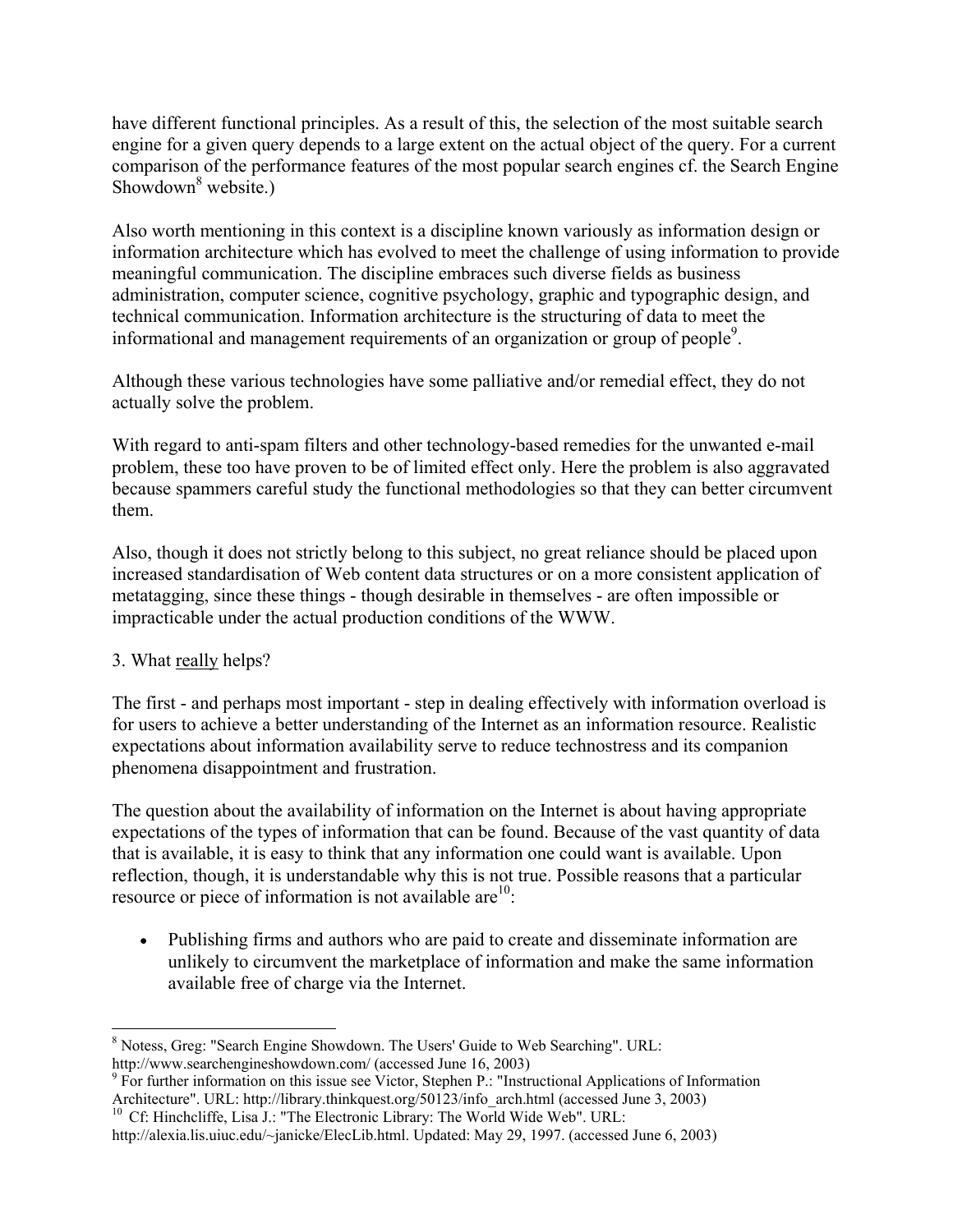- Providing information and maintaining access to it is time-consuming and costly. Thus, organizations or institutions that are willing to freely distribute their information may not be able to do so via the Internet for financial reasons.
- The demand for a particular type of information often determines its availability. Much of the information which could be made available never will be since the demand for it is not very great. For example, election results for November 1994 are widely available on the Internet whereas the results of the 1952 elections are less likely to be available.
- Text-based information is easily disseminated via the Internet; however, information in numerical, graphical, audio, video, etc. form is more difficult to provide access to and thus is not available as often as text is. For example, movie reviews are easier to locate than video clips from movies.
- Some information is just plain not available, regardless of the means available to disseminate it, e.g., how many cameras did Robert Flaherty use in filming "Nanook of the North"?

This leads us to the phenomenon usually referred to as the Deep Web, and sometimes as the Hidden Web. Search engine indices are for the most part generated by spiders, crawlers or other similar (semi-)intelligent agents. Obviously, only static pages can be found, and - for the most part - only pages are found that are on major domain name servers, or that have been linked by other pages that have been found.

In a White Paper written by a member of the BrightPlanet group, the following findings were published $11$ :

- Public information on the deep Web is currently 400 to 550 times larger than the commonly defined World Wide Web.
- The Deep Web contains 7,500 terabytes of information compared to nineteen terabytes of information in the surface Web.
- The Deep Web contains nearly 550 billion individual documents compared to the one billion of the surface Web.
- More than 200,000 Deep Web sites presently exist.
- Sixty of the largest Deep Web sites collectively contain about 750 terabytes of information - sufficient by themselves to exceed the size of the surface Web forty times.
- On average, Deep Web sites receive fifty per cent greater monthly traffic than surface sites and are more highly linked to than surface sites; however, the typical (median) Deep Web site is not well known to the Internet-searching public.
- The Deep Web is the largest growing category of new information on the Internet.
- Deep Web sites tend to be narrower, with deeper content, than conventional surface sites.
- Total quality content of the Deep Web is 1,000 to 2,000 times greater than that of the surface Web.
- Deep Web content is highly relevant to every information need, market, and domain.
- More than half of the Deep Web content resides in topic-specific databases.

<span id="page-7-0"></span> <sup>11</sup> Bergman, Michael K.: "The Deep Web: Surfacing Hidden Value". In: The Journal of Electronic Publishing; Vol. 7, Issue 1; August 2001. URL: http://www.press.umich.edu/jep/07-01/bergman.html (accessed June 4, 2003)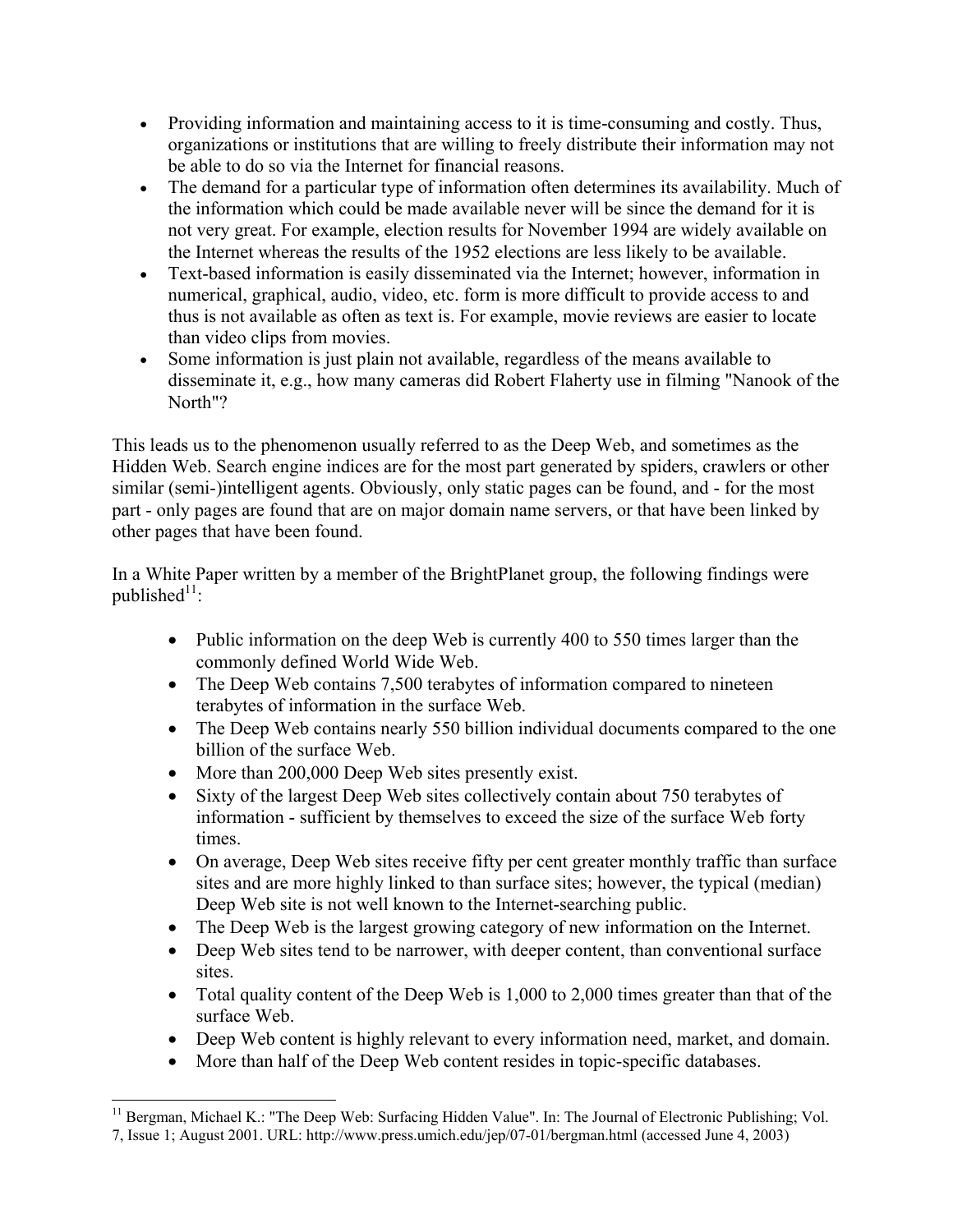• A full ninety-five per cent of the Deep Web is publicly accessible information - not subject to fees or subscriptions.

Exacerbating this effect is the relatively small amount of database overlap between the most popular search engines. Greg Notess' most recent overlap survey<sup>12</sup> showed fully 50% of relevant pages found by only one search engine (out of ten that were deployed in the survey). An additional 21% were found by only two search engines. This despite the fact that Notess also found substantial database growth in the two years prior to his latest survey update (March 6, 2002) Incidentally, this is quite suggestive as an indirect indicator of the extent of total Internet page growth, since if the ten most common search engines have all experienced substantial database growth and if at the same time database overlap is stagnant or even decreasing, then plainly the actual number of potentially findable pages on the surface Web must have increased by an even larger proportion.

Given that the surface Web is dramatically smaller than the Deep Web and that at the same time the average search engine holds only a very small part of the surface Web in its database, then plainly even a perfectly formulated search argument is going to miss almost all actually available and relevant documents if a user's retrieval strategy is limited to the use of a single search engine.

Though it may seem paradoxical at first blush, the phenomenon of missing so much relevant information when one knows perfectly well that it is actually there is every bit as stressful as the more common information overload effect of receiving an un-sought-after information glut.

It is therefore quite important to understand how search engines work in general and where their databases come from. Since different search engines also employ different tools to optimize retrieval results or support some types of retrieval strategy more than others, it is also useful to know how particular search engines work. Despite the fairly prevalent phenomenon of the "favorite" search engine, it is simply not the case that any one search engine is the best for all or even most kinds of searches. User empowerment is greatly augmented by knowing the strengths and weaknesses of several search engines - including meta-search engines - and being able to deploy them in an effective manner.

What do search engine returns tell us about precision and recall? What alternate retrieval strategies are suggested by the returns on an initial search argument?

Precision vs. recall is the main paradigm for evaluating quality in information retrieval. Ideally, of course, we would like to have 100% precision and 100% recall on every query. The dilemma caused by information overload is that on many queries, even a fairly low recall value will almost inevitably lead to an effective precision value close to zero. Unless it is among the first 10 results displayed, a single pertinent document representing  $R = 100\%$  will effectively vanish if it is mixed in among 1000 hits, the remaining 999 of which are false positives. Even retrieval strategies which deliberately accept dramatically reduced recall percentages regularly lead to ballast amounts which hardly permit a competent evaluation of relevancy.

<span id="page-8-0"></span> $\overline{a}$  $12$  G. Notess, ibid. URL: http://www.searchengineshowdown.com/stats/overlap.shtml (accessed June 16, 2003)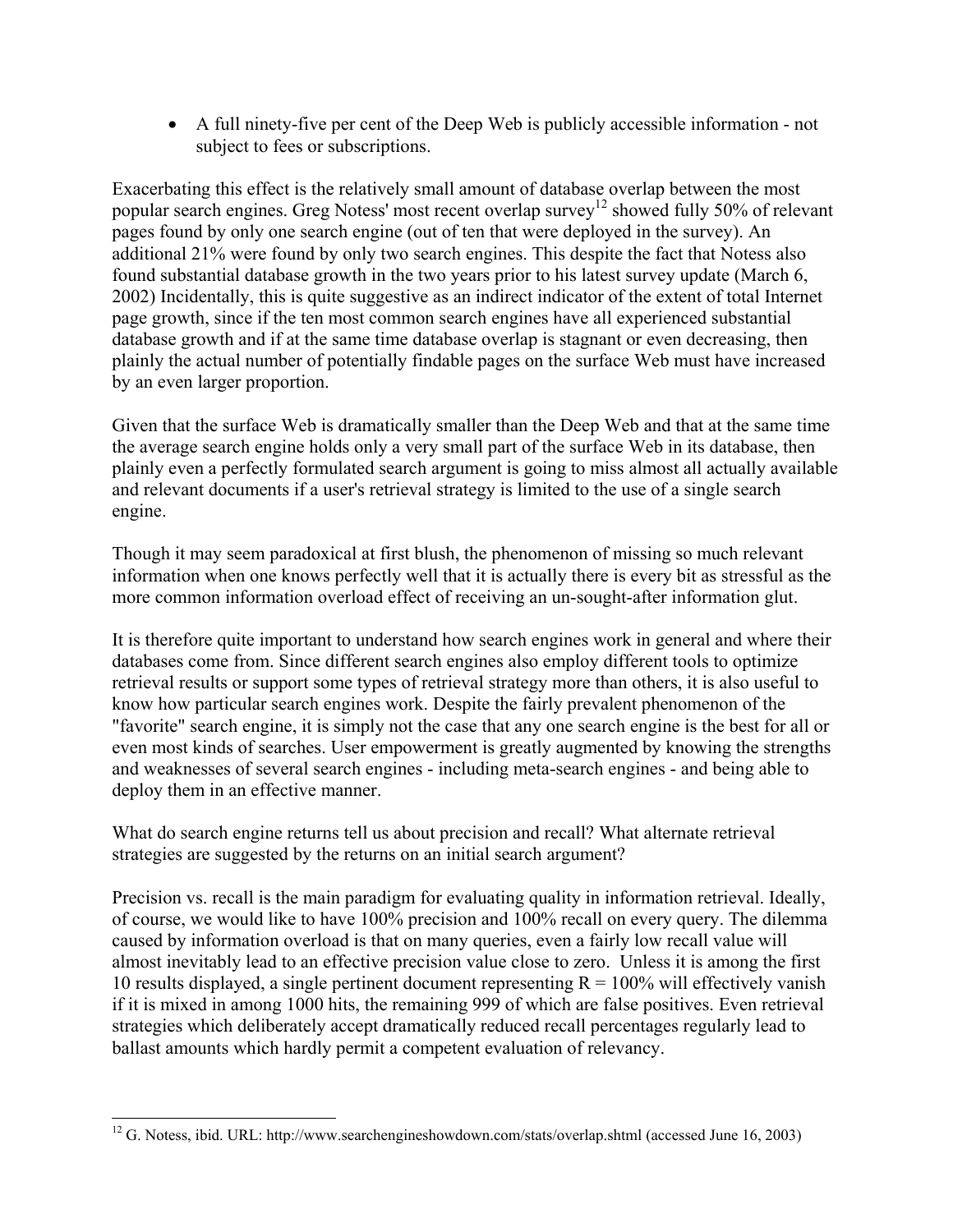Users need to enhance their skills in evaluating retrieval results. Over time, librarians and other information professionals have developed a set of criteria<sup>13</sup> which can be used to evaluate the usefulness of information resources. Here are some helpful evaluation criteria:

- Format Information resources on the Internet are generally structured in one of three ways: file archives, gopher files, or hypertext documents which correspond to the Internet tools of ftp, gopher and World Wide Web. The process for determining the availability of a particular information resource varies based on which type of resource is desired. Also, in some situations it will not be possible to access a resource in a particular format. For example, some Internet providers do not provide browsers or viewers for the World Wide Web.
- Scope The scope of a particular information resource is a measure of the intended coverage of the source, the actual coverage of the topic it provides and the currency of the information it contains. Often times, the coverage of a topic by an information resource is greatly influenced by the audience for which the resource was created. Internet documents titled "readme" or "about this..." often provide information about the scope of a particular resource; however, it is often only possible to guess at the scope by browsing around a given information resource.
- Relation to Other Works As might be expected of a large electronic network with no centralized organizing or regulating body, the Internet contains many resources that overlap with one another. An individual collecting the addresses of Internet resources is likely to acquire a large file which will quickly become unmanageable. Recognizing the relationships between particular resources and discarding duplicative addresses is one method of electronic information management. In addition, many Internet resources have print counterparts which may or may not contain more information than the Internet information resource. An awareness of this fact will help in locating the most complete and current information available on a given topic.
- Authority Knowing the educational and/or occupational background of the creator or compiler of an information resource can help in determining the reliability and accuracy of the resource and the information it contains. Among other things, personal home pages on the World Wide Web, campus directory entries and information retrieved through finger may reveal useful and relevant infomation about an information provider.
- Treatment Determining the intended audience of a particular Internet resource will reveal the intended treatment of the information contained in the work. Two types of distinctions can be particularly useful: scholarly vs. general public and expert vs. novice (student) Examining the objectivity of the resource will also help determine the accuracy and reliability of the information provided.
- Arrangement The Internet has no overriding organizational scheme or structure. Many resources are arranged alphabetically, just like many print sources; however, many other organizational structures exist including academic department, corporate structure, type of resource, and subject categories. How well a resource is arranged will impact how easy it is to use.
- Cost While the Internet is often touted as a free resource, there are many hidden costs, and others that are not so hidden. First, the Internet was developed and continues to be maintained, in many cases, through U.S. government funding. Accessing the Internet

<span id="page-9-0"></span> <sup>13</sup> Smith, Linda C. (1991) "Selection and Evaluation of Reference Sources" in Richard E. Bopp & Linda C. Smith (eds.), Reference and Information Services: An Introduction. Englewood, CO: Libraries Unlimited, p.240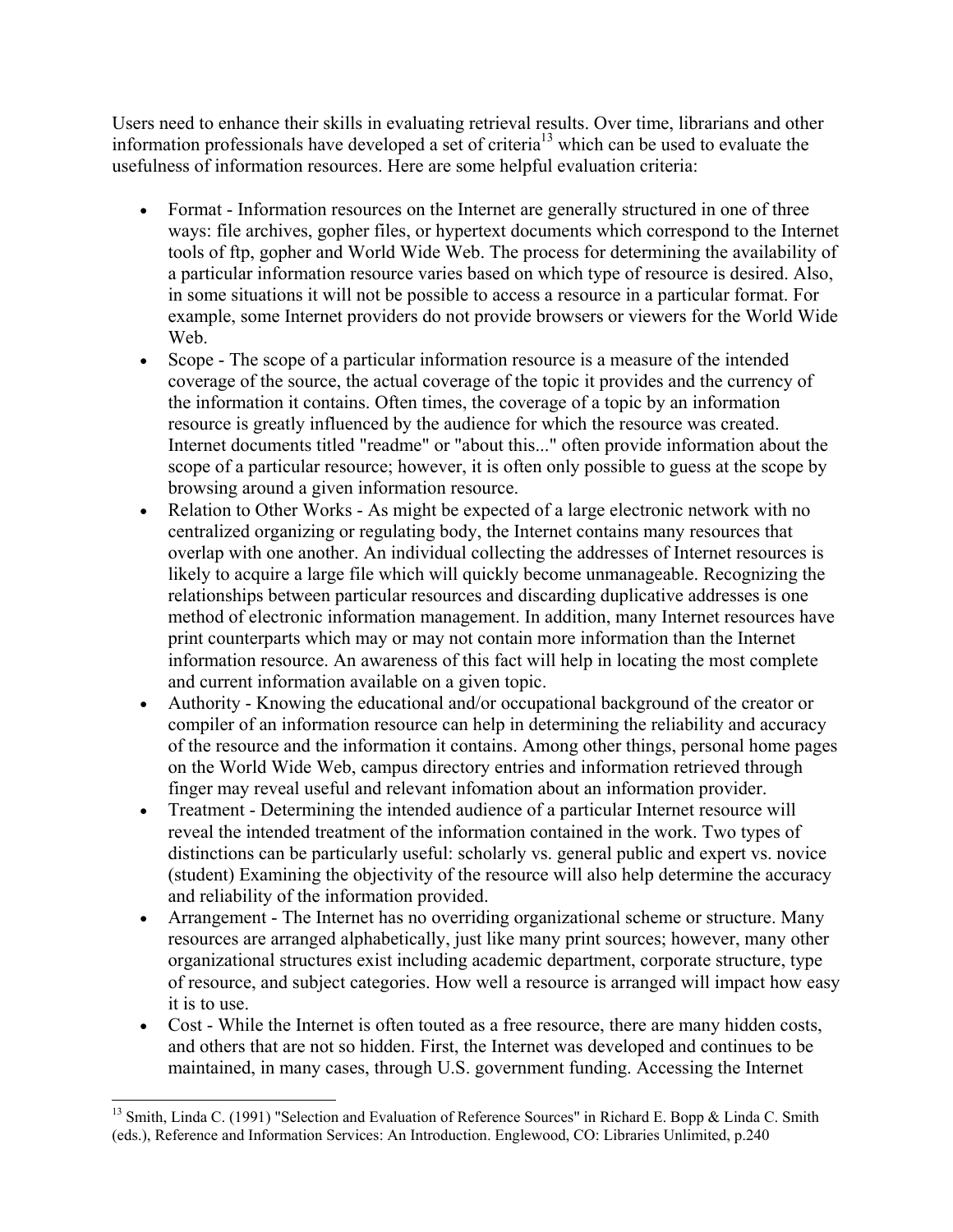requires, minimally, a computer, modem and an Internet access provider. In some areas, freenets provide access without charge to members of the local community; however, freenets are not widely existent. Many Internet users have access to the Internet through an academic institution or other organization. If desired, individuals can purchase Internet access through commercial Internet providers. The cost of doing so can vary greatly. And, though the hype that surrounds the Internet may not reflect this, not all of the information resources on the Internet are free. There are numerous fee-based databases and other services for which users must pay if they want to use them. Finally, many people discover that the Internet is costly in non-monetary ways as well. Finding and/or providing information on the Internet is sometimes a frustrating and time consuming experience, requiring much patience and energy. For some people, this is not a problem; for others, it is better to be less involved with the Internet.

Though these criteria can be used most easily to evaluate printed information and resources, they can also be applied to resources and information found on the Internet in order to determine the accuracy and usability of a particular Internet resource.

Based on the initial returns, users need to be able to revamp their queries so as to bring the returns more into line with their expectations and needs. Using Boolean operators to break search topics down into logical concepts, using more specific or unique terms to increase the relevancy of returned documents, using synonyms to expand the search, recruiting additional search terms from returned and pertinent documents and adapting one's search strategy to the specific question or using different databases or search engines according to the nature of a question are all useful techniques to reduce ballast and boost relevant returns.

Admittedly, it takes time to acquire the skills needed to apply these techniques successfully, but it also takes time to sift through hundreds, and maybe thousands, of false positive hits.

The simple fact of the matter is: Nothing about the Internet as it is is going to change significantly in the forseeable future. It will continue to expand at exponential rates, pages will go on being structured to suit the tastes and needs of the page designers, metatags will remain unused or be be applied inconsistently and idiosyncratically. Page recruitment for search engine databases will be a hit-or-miss affair with little database overlap between engines, while the greatest part of the Web will be unavailable to spiders and crawlers by virtue of being dynamically generated or because they require a specific log-in to be accessed. Broken links and Error 404 will still be everday occurences. Further technological aids to address the information overload problem will, of course, continue to be developed, but these will still have only palliative or remedial effects. Information overload will go on being perceived by users as a problem, it will continue to induce feelings of stress and it will quite certainly remain a problem in terms of retrieval precision and recall.

Ultimately, the greatest utility of the Internet may well prove to be as a sort of gigantic Yellow Pages (i.e. classified directory) for experts. If users are able to identify the persons having the information or the expertise they seek, then it is usually possible to query them via e-mail or offline (by telephone, fax or even by letter).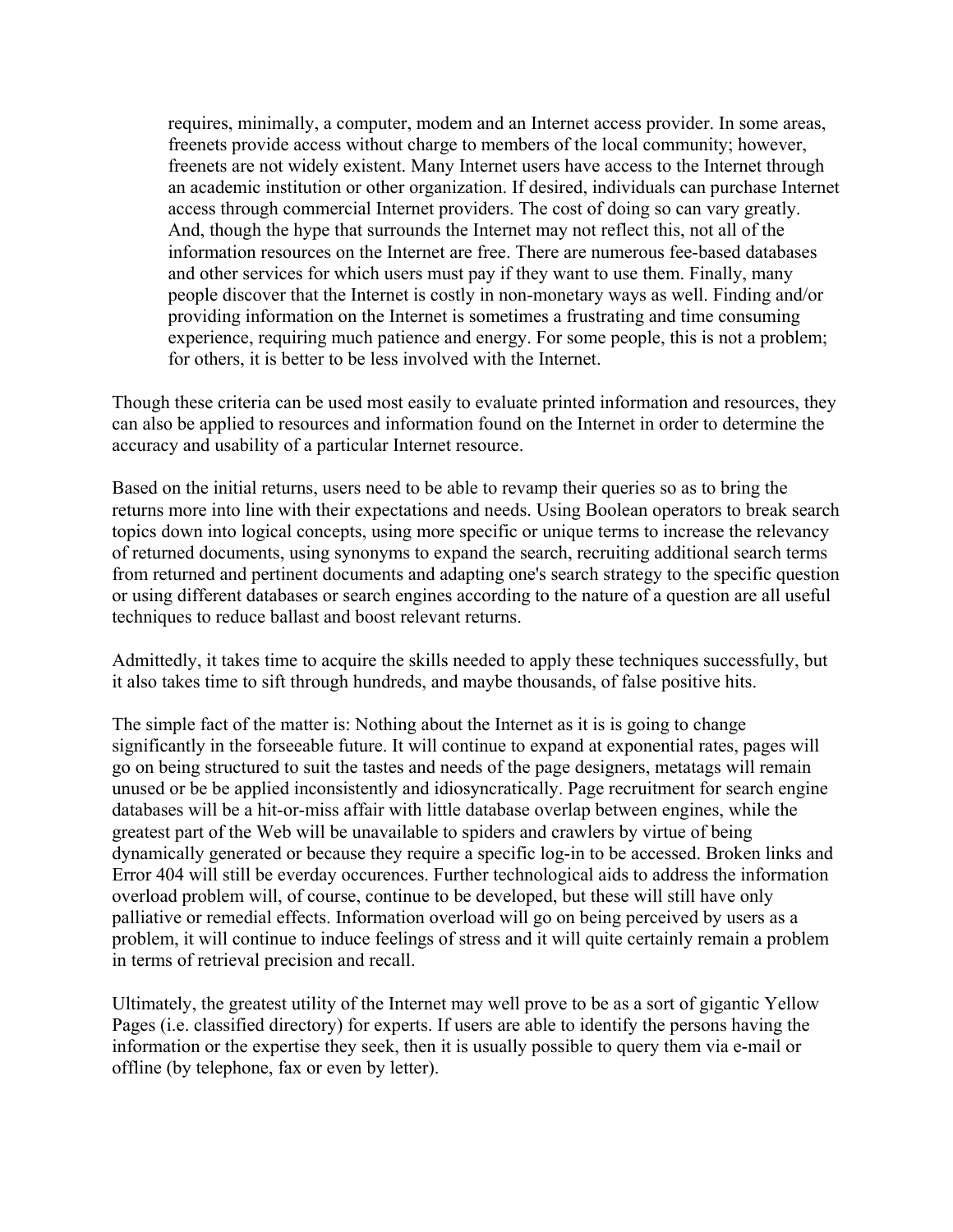## 4. Enabling User Empowerment through Information Literacy

Information literacy - as opposed to mere computer literacy - can provide a major contribution to the enablement of user empowerment in the area of enhancing retrieval skills.

What does information literacy consist of and how can it be achieved?

According to the American Library Association (ALA), information literacy is a set of abilities requiring individuals to "recognize when information is needed and have the ability to locate, evaluate, and use effectively the needed information."<sup>14</sup> The ALA has developed a set of Information Literacy Standards<sup>15</sup> which state that an information literate individual is able to:

- Determine the extent of information needed
- Access the needed information effectively and efficiently
- Evaluate information and its sources critically
- Incorporate selected information into one's knowledge base
- Use information effectively to accomplish a specific purpose
- Understand the economic, legal, and social issues surrounding the use of information, and access and use information ethically and legally

Information literacy forms the basis for lifelong learning. It is common to all disciplines, to all learning environments, and to all levels of education. It enables learners to master content and extend their investigations, become more self-directed, and assume greater control over their own learning. Information literacy is related to information technology skills, but has broader implications for the individual, the educational system, and for society. Information technology skills enable an individual to use computers, software applications, databases, and other technologies to achieve a wide variety of academic, work-related, and personal goals. Information literate individuals necessarily develop some technology skills.

Teaching for information literacy represents a substantial challenge for educators, particularly at the secondary and tertiary levels. A brief survey of the current discussion about pedagogical strategies revealed that the following new methodological approaches are generally seen as being especially helpful in the facilitation of information literacy and information competence:

• Inquiry Learning - Students immerse themselves in the topic, context, or situation they are studying. They investigate the location, historical background, current situation and problems. They become mini-experts on the topic (Knowledge Attack) before beginning the inquiry process (Inquiry Learning Model). In this inquiry process students form a question that becomes the focus of their investigation. They form subsidiary questions, form hypotheses, plan and carry out their research, come to some conclusions and decide how they could make change happen.

<span id="page-11-0"></span><sup>&</sup>lt;sup>14</sup> American Library Association. "[Presidential Committee on Information Literacy. Final Report"](http://www.ala.org/Content/NavigationMenu/ACRL/Publications/White_Papers_and_Reports/Presidential_Committee_on_Information_Literacy.htm). (Chicago: American Library Association, 1989.)

<span id="page-11-1"></span><sup>&</sup>lt;sup>15</sup> ALA Information Literacy Standards. URL:

http://www.ala.org/Content/NavigationMenu/ACRL/Standards\_and\_Guidelines/Information\_Literacy\_Competency Standards for Higher Education.htm#stan (accessed June  $23, 2003$ )